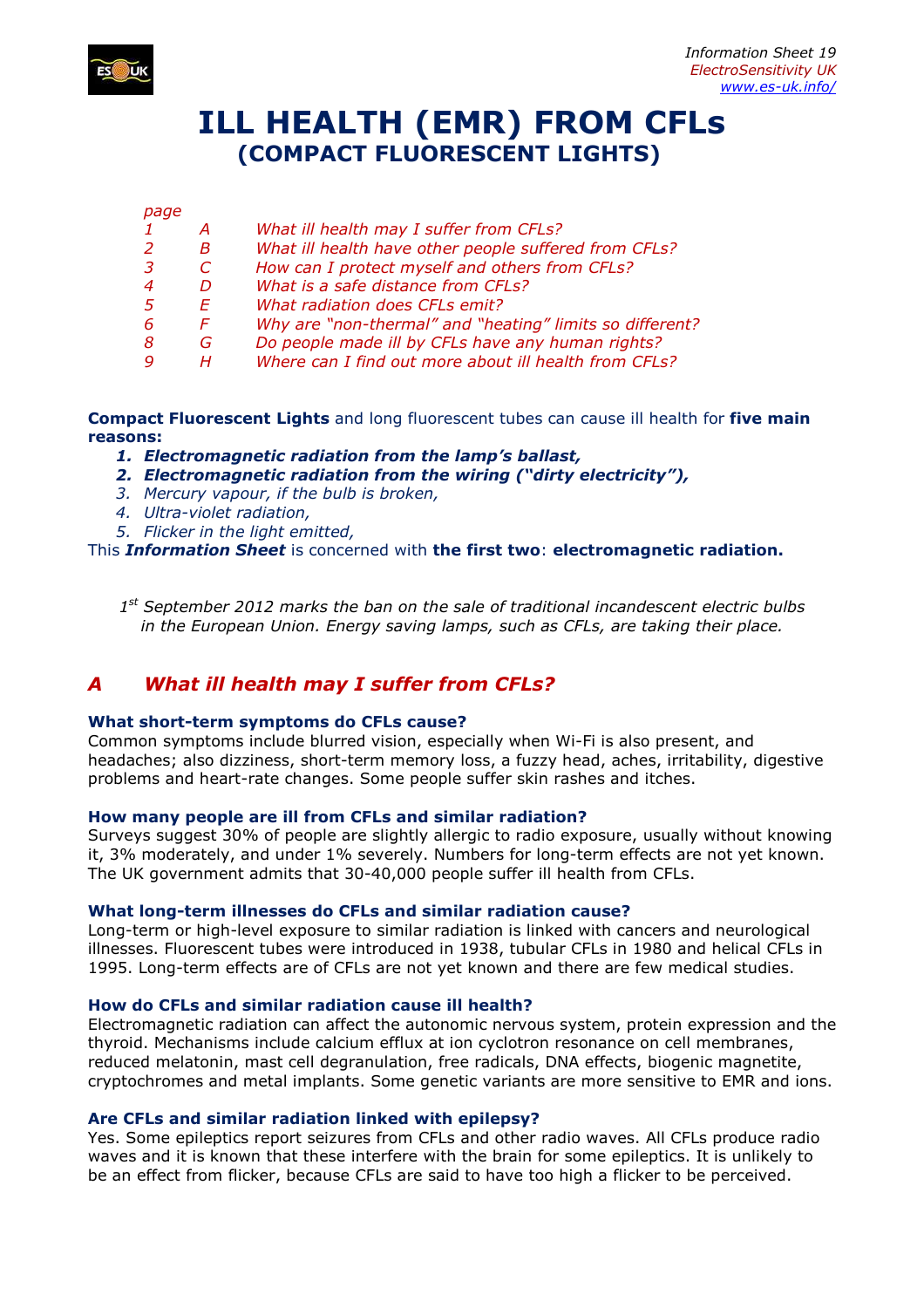#### **Are CFLs and similar radiation linked with migraines?**

Yes. It is well known that radio waves can cause migraines. All CFLs produce radio waves and these can cause migraines in people sensitised to these frequencies.

### **Are CFLs and similar radiation linked with lupus?**

Yes. Lupus is a rare but increasingly common auto-immune disease. Like many auto-immune diseases, it is affected by radio waves which can affect every body cell. Radio frequency exposure can cause mast cell degranulation in the skin. UV alone may not be the problem: 8 hours' of fluorescent light has been estimated as equal to one minute of sunlight.

# **Are CFLs and similar radiation linked with MS, diabetes and rheumatoid arthritis?**

Yes. These are auto-immune diseases which are known to be affected by radio waves. There are many pathways, including mast cell degranulation, calcium flux, melatonin reduction etc.

#### **Do CFLs and similar radiation affect muscles and the brain?**

Yes. Evidence shows this type of radiation can cause changes in muscle and brain function.

# **Are CFLs and similar radiation linked with depression, anxiety and hyperactivity?**

Yes. It is thought that radiation can cause adrenal glands to excrete too much cortisol and adrenaline, which can depress serotonin, norepinephrine and dopamine, linked with irritability, hyperactivity, depression and anxiety. This makes life difficult for those with panic disorder.

# **Do most scientists say that radiation from CFLs and similar devices can be harmful?**

Yes. In 1958 scientists in the USSR accepted adverse non-thermal effects from electromagnetic radiation and set appropriate biological limits. In 2008 the western scientific press reported that the majority of involved scientists now accepted adverse non-thermal affects from electromagnetic radiation. This view is also now shared by the European Union Parliament, the Council of Europe, and the World Health Organisation's IARC.

# **What do authorities think about the health dangers of radiation from CFLs?**

In 2001 and 2011 the World Health Organisation's IARC classified magnetic and electric fields from CFLs and the transients put on the wiring as a 2B possible carcinogen. Studies show that similar radiation is linked with neurological conditions as well as cancers. It can also trigger what in 2000 the Nordic Council of Ministers categorised "El-allergy" as IDI-10-R68 and in 2005 the World Health Organisation stated that electromagnetic sensitivity is "certainly real".

# *B What ill health have other people suffered from CFLs?*

# **Examples of people made ill by CFLs:**

- "A woman had worked for a large organisation for a year and had no problems in her offices. When her employer moved to new offices she very quickly became ill and went off sick due to the lighting. She is now very likely to lose her job. We believe that the potential causes of the problems are the high level flicker of low energy bulbs, the high level of blue light they produce, their erratic spectral pattern and the electromagnetic fields from their ballasts." *(The Spectrum Alliance)*
- "You could not pay me any amount of money to use CFL bulbs in our house. In my own case, symptoms included severe insomnia, head pain, tingling of my left arm and leg and frightening cardiac arrhythmia. I had gone to hospital twice in an ambulance and undergone \$18,000 worth of medical tests before the cause of my symptoms was finally determined to be exposure to electrical pollution. (Not brain cancer, as had finally been suspected!) When we cleared my personal environment of the damaging frequencies, the symptoms disappeared. My thyroid also resumed healthy function and I was able to discontinue thyroid medication. The doctors who had followed my case were extremely surprised, as they so rarely see such a total cessation of cardiac or thyroid problems. I believe this would be more common if more people removed the cause of their symptoms."
- Hannah Metcalfe is allergic to EM waves and says her condition gives her splitting headaches, stomach cramps, bloating and flu-like symptoms. She now lives in the countryside without mobiles, a cordless phone or Wi-Fi. She suffered a miscarriage in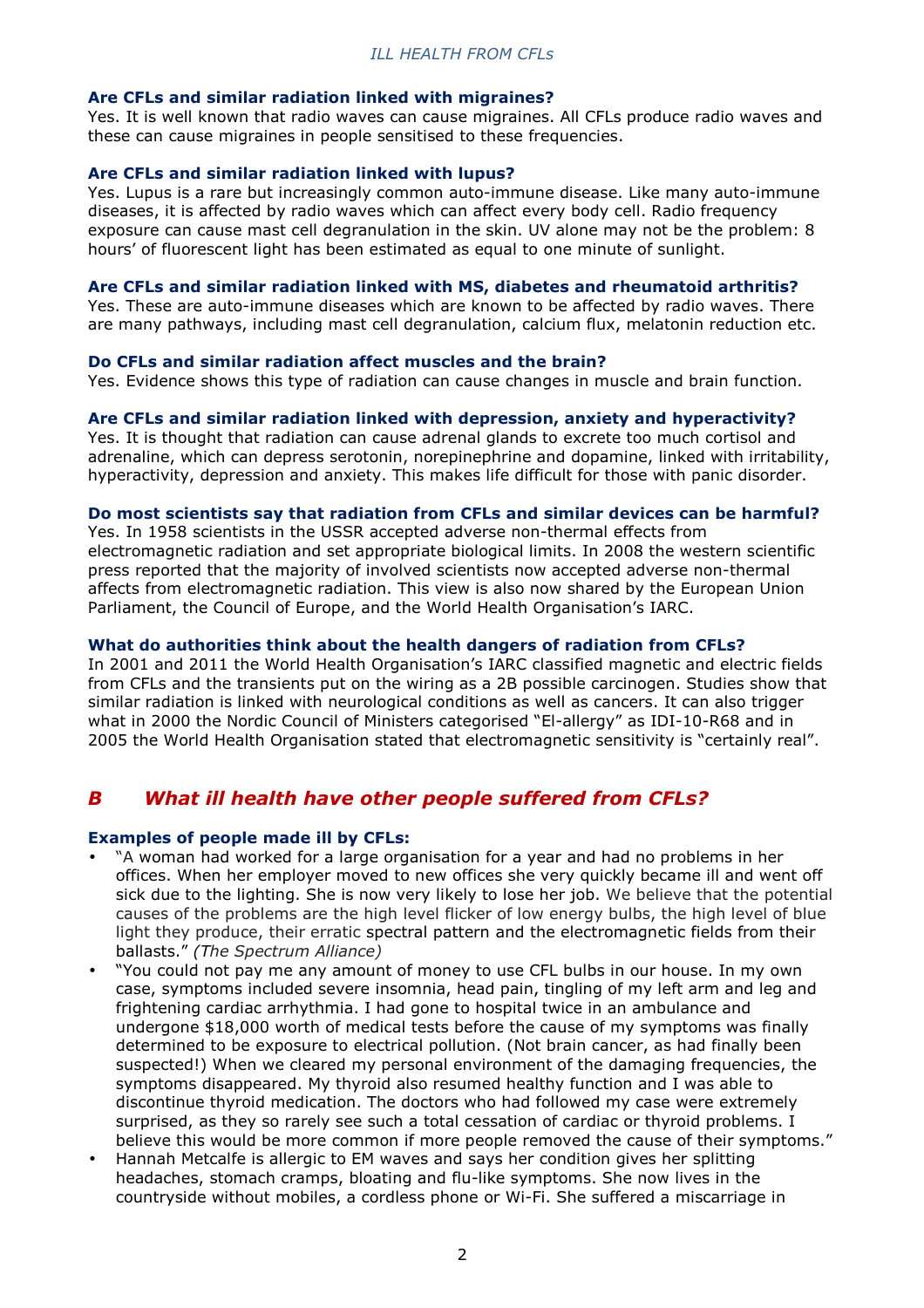November 2010 which she says was triggered by sitting beneath fluorescent lights at work. When her boss removed them, she felt much better but continued to be exposed to EMF waves outside work. She was even forced to stop going to the gym as the fluorescent bulbs were ubiquitous wherever she went. Energy saving light-bulbs at home also had a negative effect on her health and Hannah had to revert back to the old-fashioned variety. She said: "I loved the people I worked with and I loved my job but gradually the situation with the lights was getting worse and worse. My boss was really understanding and at one point was going to fit the whole office with LED lighting but I knew it wasn't going to get any better."<br>www.dailymail.co

uk/health/article-2158015/Allergic-modern-life-Pregnant-mother-sensitive-electromagnetic-waves-use-iPad-make-mobile town.html www.thesun.co.uk/sol/homepage/news/4368871/Tech-free-life-of-the-mum-whos-allergic-to-wi-fi.html

- The photo-dermatologist professor John Hawk said that he had seen many people affected by CFLs and there were studies showing this too. He said ultra violet and electromagnetic fields make some people feel unwell: "These lamps are not harmless." *(BBC4 radio programme, "You and Yours", 24th May 2012)*
- People with lupus, migraines, epilespy, electrosensitivity, MS, ME, psoriasis, rosacea, solar urticaria, virtiligo, photoallergic eczema, xeroderma pigmentosum, polymosrphous light eruption and autism/Asperger's have reported problems with CFLs. In many cases it is not clear which aspect of CFLs is responsible for harm; many seem to involve UVR or EMR.

# *C How can I protect myself and others from CFLs?*

# **Should I replace all CFLs?**

Yes. Replace all CFL bulbs with a traditional incandescent bulb if they are still available. Some people say they do not react to LED or halogen bulbs, so these may be suitable. LED halogen bulbs can cause dirty electricity on the wiring, but usually less than a CFL. Even a single CFL bulb can cause ill health if you sit close to it. A single CFL bulb can put high levels of bio-active "dirty electricity" on your house wiring circuit. This is bio-active with a metre or two.

#### **Should I use any CFLs?**

No. Avoid CFLs at home and in the workplace or school, especially if they are low-hanging.

#### **How can I protect my child, or a pregnant or elderly person from CFLs?**

Check that bulbs in the rooms they use are not CFLs. Avoid any CFLs in a house where children or elderly live. Parents can inform a school; it should then take action if the child is adversely affected. Pregnant or elderly people should not sleep or sit for long periods near a CFL.

#### **How can a school or office replace CFLs?**

LED and halogen bulbs are less bio-active for most people. Incandescent are much better.

#### **Why am I particularly ill from CFLs in some libraries and schools?**

CFLs used together with Wi-Fi seem to cause especial ill health for some people.

#### **Is ill health from CFLs and similar radiation always immediate?**

Some people are so sensitised that symptoms start at once. Others know roughly how long it takes for a given strength of radiation to trigger symptoms. Others react later with, for instance, pains, stomach upsets, internal bleeding or muscular impairment.

# *D What is a safe distance from CFLs?*

#### **How far should I be from CFLs to avoid all health effects from EMR?**

- Most experts suggest all people should stay at least 30 cm from all CFLs because of the electromagnetic fields (e.g. Swiss government).
- The German consumer organization Stiftung Warentest recommends keeping at least 1.5 metres from CFLs because of the electro-magnetic radiation.
- Depending on how allergic you are to this type of radiation, therefore,
	- (i) Nobody should use CFLs in a desk or reading lamp.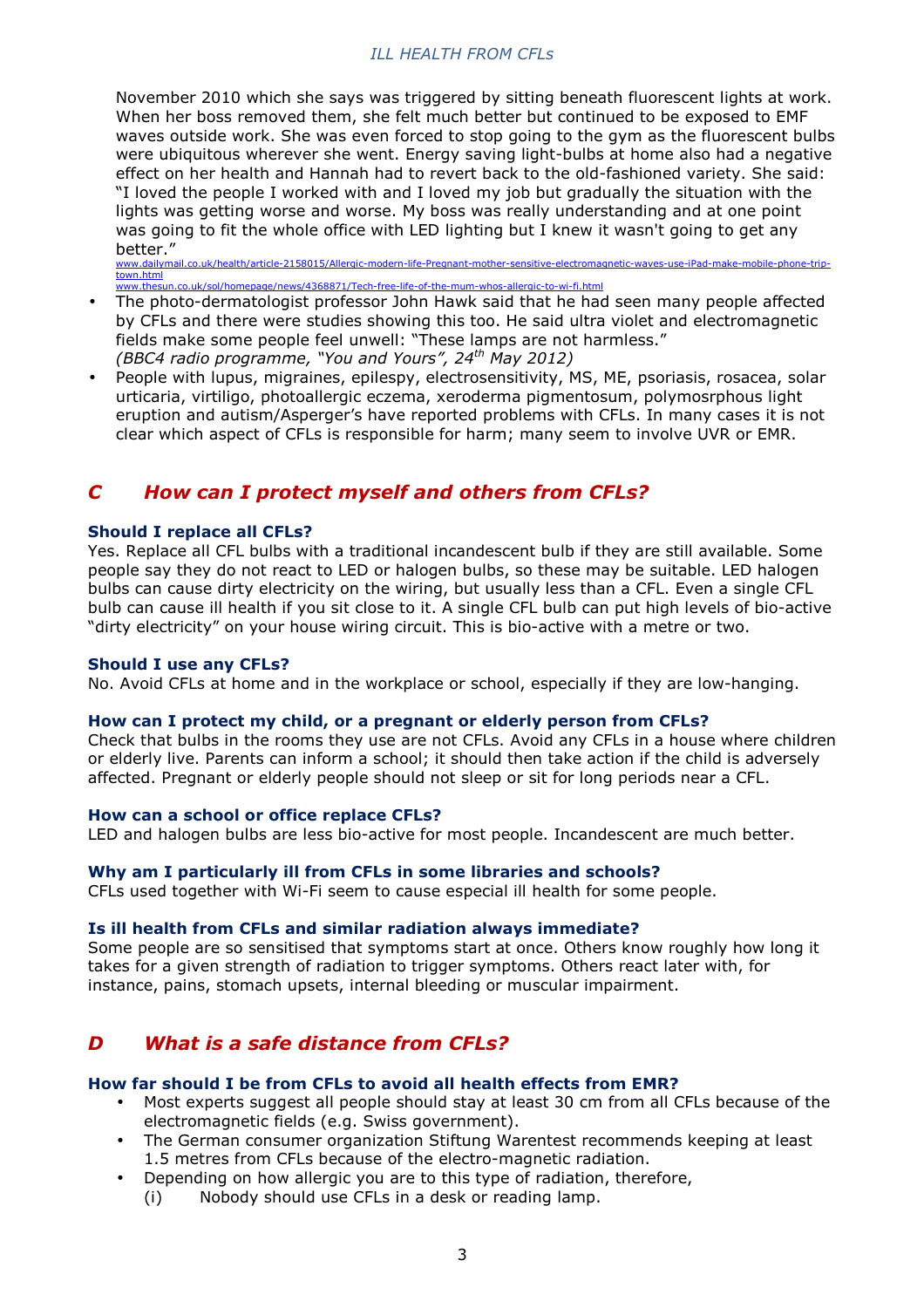- (ii) Nobody should sit or sleep within 1-2 metres of a CFL in use.
- (iii) If you are allergic to electromagnetic fields, you should not use any CFLs in your house because of the "dirty electricity" they cause all around your house.

# **How far should I keep organic objects from CFLs to avoid deterioration?**

CFLs should not be used to close to historic paper documents or some food materials, because high levels of UV and EMR can hasten the decay of organic material like paper and leaves.

# **Distances for Electric Fields:**

| ELECTRIC FIELDS - V/m (Volts/meter)<br>THRESHOLDS AND LIMITS: BIOLOGICAL AND HEATING |                                                                                       |                 |             |                      |           |                   |            |               |  |  |  |
|--------------------------------------------------------------------------------------|---------------------------------------------------------------------------------------|-----------------|-------------|----------------------|-----------|-------------------|------------|---------------|--|--|--|
|                                                                                      | NB: for most toxins safety limits are usually 10 times lower than the human threshold |                 |             |                      |           |                   |            |               |  |  |  |
|                                                                                      | Heating<br>$Non-$<br>Non-<br>conscious<br>Non-<br>Non-                                |                 |             |                      |           |                   |            |               |  |  |  |
|                                                                                      | nature                                                                                |                 | thermal,    | thermal,             | symptom   | thermal.          | thermal,   | limit,        |  |  |  |
|                                                                                      |                                                                                       |                 | biological  | biological           | threshold | biological        | biological | 6 minute      |  |  |  |
|                                                                                      |                                                                                       |                 | limit       | limit                |           | limit             | limit      | average       |  |  |  |
|                                                                                      |                                                                                       |                 |             |                      |           |                   | BB         |               |  |  |  |
|                                                                                      |                                                                                       | <b>Building</b> | <b>BUND</b> | <b>Building</b>      | some      | <b>Building</b>   | Extreme    | HPA UK,       |  |  |  |
|                                                                                      |                                                                                       | Biology:        |             | Biology:             | people    | <b>Biology:</b>   | Concern    | <b>ICNIRP</b> |  |  |  |
|                                                                                      |                                                                                       | No.             |             | Slight               |           | <b>Severe</b>     | US EPA;    |               |  |  |  |
|                                                                                      |                                                                                       | Concern         |             | Concern              |           | Concern           | <b>TCO</b> |               |  |  |  |
| <b>ELF</b> power                                                                     |                                                                                       |                 |             |                      |           |                   |            |               |  |  |  |
| cables                                                                               | < 0.0001                                                                              | < 0.3           | 0.5         | $0.3 - 1.5$          | $1 - 2$   | $1.5 - 10$        | 10         | 5,000         |  |  |  |
| (50 Hz)                                                                              |                                                                                       |                 |             | (30 cm)              |           |                   |            |               |  |  |  |
| *VLF, LF                                                                             |                                                                                       |                 |             | BUND from 2015:      |           | <b>BUND 2015:</b> |            |               |  |  |  |
| (kHz range)                                                                          |                                                                                       |                 | 0.2         |                      |           |                   |            | 87            |  |  |  |
|                                                                                      |                                                                                       |                 |             | (0.02 precautionary) |           |                   | (30 cm)    |               |  |  |  |

\*CFLs typically operate (23-50 kHz) at VLF (3-30 kHz) and LF (30-300 kHz), requiring stricter limits than for ELF.

| TYPICAL MEASURED ELECTRIC FIELDS FOR CFLs (23-50 kHz)<br>(figures derived from EMF UK: http://www.emfuk.co.uk/CFL_Table/CFL%20Table.html) |                                             |         |  |          |  |      |  |  |  |
|-------------------------------------------------------------------------------------------------------------------------------------------|---------------------------------------------|---------|--|----------|--|------|--|--|--|
|                                                                                                                                           | V/m                                         |         |  |          |  |      |  |  |  |
| Wattage                                                                                                                                   | 8 W<br>11 W<br>12 W<br>15 W<br>20 W<br>Mean |         |  |          |  |      |  |  |  |
| number tested                                                                                                                             |                                             |         |  |          |  | (10) |  |  |  |
| 10 cm                                                                                                                                     | 87<br>123-208<br>236<br>81-134<br>49        |         |  |          |  |      |  |  |  |
| 30 cm                                                                                                                                     | $15 - 26$<br>$12 - 17$<br>23<br>16          |         |  |          |  |      |  |  |  |
| 50 cm                                                                                                                                     |                                             | $5 - 6$ |  | $7 - 10$ |  |      |  |  |  |

# **Distances for Magnetic Fields:**

| <b>MAGNETIC FIELDS - nT (nanoTesla)</b><br>THRESHOLDS AND LIMITS: BIOLOGICAL AND HEATING |                                                                                                                                                                                                                                                                                                                                                                                                                                                                                                            |        |                   |                  |                |                      |                 |                          |  |
|------------------------------------------------------------------------------------------|------------------------------------------------------------------------------------------------------------------------------------------------------------------------------------------------------------------------------------------------------------------------------------------------------------------------------------------------------------------------------------------------------------------------------------------------------------------------------------------------------------|--------|-------------------|------------------|----------------|----------------------|-----------------|--------------------------|--|
|                                                                                          | NB: for most toxins safety limits are usually 10 times lower than the human threshold<br><b>Heating</b><br>Non-<br>conscious<br>Non-<br>Non-<br>Non-<br>Non-<br>nature<br>thermal,<br>limit,<br>thermal,<br>thermal,<br>thermal,<br>thermal,<br>symptom<br>threshold<br>biological<br>biological<br>biological<br>biological<br>biological<br>6 minute<br>limit<br>limit<br>limit<br>limit<br>limit<br>average<br>B.B.<br><b>BB Slight</b><br><b>TCO</b><br><b>Bio-Initiative</b><br><b>Severe</b><br>some |        |                   |                  |                |                      |                 |                          |  |
| <b>ELF</b>                                                                               | 0.0002                                                                                                                                                                                                                                                                                                                                                                                                                                                                                                     | people | <b>BUND</b><br>10 | Concern<br>$>20$ | at 0.5 m<br>25 | <b>US EPA</b><br>100 | Concern<br>>100 | <b>ICNIRP</b><br>100,000 |  |
| VLF, LF                                                                                  |                                                                                                                                                                                                                                                                                                                                                                                                                                                                                                            |        |                   |                  |                |                      |                 | 6,250                    |  |

| <b>TYPICAL MEASURED MAGNETIC FIELDS FOR CFLS</b><br>(figures derived from EMF UK: http://www.emfuk.co.uk/CFL Table/CFL%20Table.html) |                                     |            |  |         |     |      |  |  |  |  |
|--------------------------------------------------------------------------------------------------------------------------------------|-------------------------------------|------------|--|---------|-----|------|--|--|--|--|
|                                                                                                                                      | magnetic fields                     |            |  |         |     |      |  |  |  |  |
|                                                                                                                                      | nı                                  |            |  |         |     |      |  |  |  |  |
| Wattage                                                                                                                              | 15 W<br>20 W<br>8 W<br>11 W<br>12 W |            |  |         |     |      |  |  |  |  |
| number tested                                                                                                                        |                                     |            |  |         |     | (10) |  |  |  |  |
| 10 cm                                                                                                                                | 16                                  | $4 - 355$  |  | $7 - 8$ | 10  |      |  |  |  |  |
| 30 cm                                                                                                                                |                                     | $0.4 - 40$ |  |         |     |      |  |  |  |  |
| 50 cm                                                                                                                                | 0.4                                 | $0 - 9$    |  | 0.7     | 0.3 |      |  |  |  |  |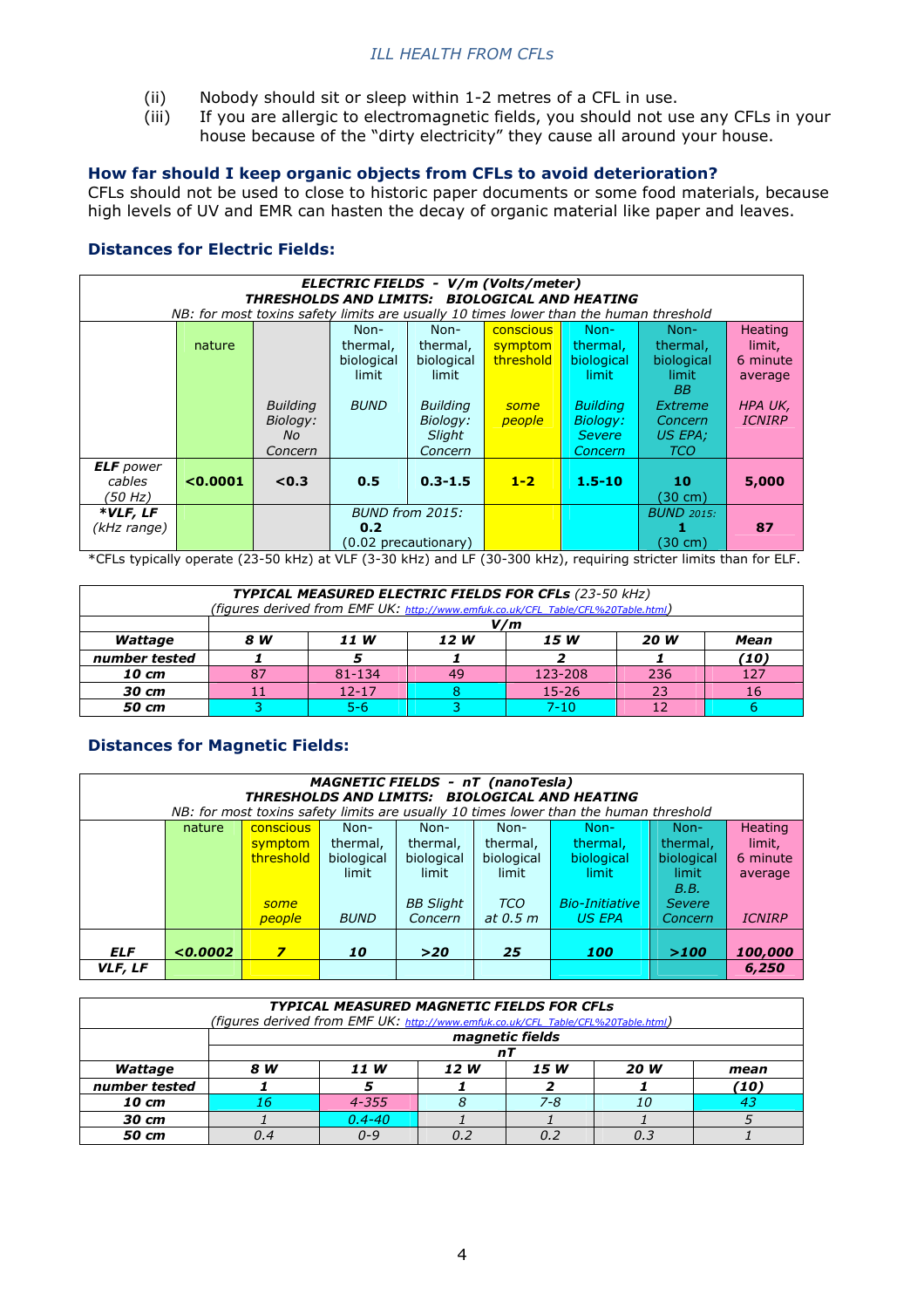# *E What radiation do CFL ballasts emit?*

# **What type of radiation do CFL ballasts emit?**

CFL electronic ballasts produce electromagnetic radiation at low-frequency (LF) 43-77 kHz, with constant amplitude but frequency modulated with varying FM bandwidths of 0-14 kHz. **Electric fields** at 20 cm can be 100 V/m ELF, and 125 V/m LF *(Health Canada, 2009).*  Electric fields range from 42 to 216 V/m with 9 CFLs tested >87 V/m. (Bakos at al., 2010). **Magnetic fields** at 20 cm can reach 116 nT for ELF, and 16.5 nT LF *(Health Canada, 2009).* Further, this radiation is not like the smooth sine-curve typical of an old incandescent bulb. A CFL has a steep, distorted 100 Hz pulse, which is likely to be highly bio-active.

### **How much dirty electricity do CFLs put onto the wiring?**

"Dirty electricity" or voltage transients from CFLs are measured in Graham-Stetzer units (GSU) with a GS Microsurge meter. They depend on both frequency and voltage. A typical CFL ballast at 56 kHz and 100 millivolts produces 900 GSU (0.11 millivolts per GSU). Two homes with a CFL reached 650 GSU, or 75 millivolts at 54 kHz. 75 millivolts on a wire gives an electric field from the wiring <0.04 V/m at 20 cm or more *(Health Canada, 2009).* **Safety limits** are often set at <50 GSU. Cancers are associated with >2,000 GSU.

# **Can dirty electricity from CFLs be removed from the wiring?**

"Dirty electricity" or voltage transients from CFLs can be reduced by the use of Graham-Stetzer filters. These should not be used with dLAN plugs for internet connections over household wiring, since the latter uses transients.

# **Which lamps are CFLs?**

The most common energy saving lamps are CFLs. They can be open, with straight or spiral tubes in a single layer of glass. Others have their tubes enclosed inside a secondary glass covering. The latter provides better protection against some harmful UV but not against electromagnetic pollution.



| <b>ENCLOSED</b> |  |
|-----------------|--|
|                 |  |
|                 |  |

# **When were the health dangers of CFLs discovered?**

Health problems from the high electric and magnetic fields of CFLs have been known since 1992, when Baubiologie Maes' evidence was published in "Öko-Test". "The body currents caused by the unnecessary electrosmog of energy-saving lamps are 30 to 100 times higher than from incandescent lamps," according to Dr. Heinrich Eder of the Bavarian Environment Agency. Most CFLs exceed the accepted TCO safety limits, some by up to 67 times.

#### **Is it true that CFLs create electric currents in my body?**

Scientists have discovered that a person sitting or standing below a CFL suspended from the ceiling attracts a strong electric field and currents from the CFL through the body. It is important not to sit or stand for a long time directly under a CFL or long tube fluorescent light.

- Remember that the electromagnetic fields from a CFL suspended on the ceiling of a room just below yours will travel through the ceiling and can be much closer and thus stronger than when you are on the floor below.
- Keep 1-2 metres away if you can from the wiring in a house with CFL bulbs, since the radiation from the "dirty electricity" in the wires can be bio-active for this distance.
- Many leading experts on the non-thermal health effects of man-made radiation state that there are no safe limits, meaning that CFLs should not be used at home or at work. Since the radiation power decreases by the inverse of the square of the distance, in practice a few tens of metres may be enough for a person highly sensitised to radiation.
- In addition electro-magnetic radiation can cause cumulative health effects, so other radiation, such as from phone masts, cordless phones, wireless smart meters and Wi-Fi, adds to ill health.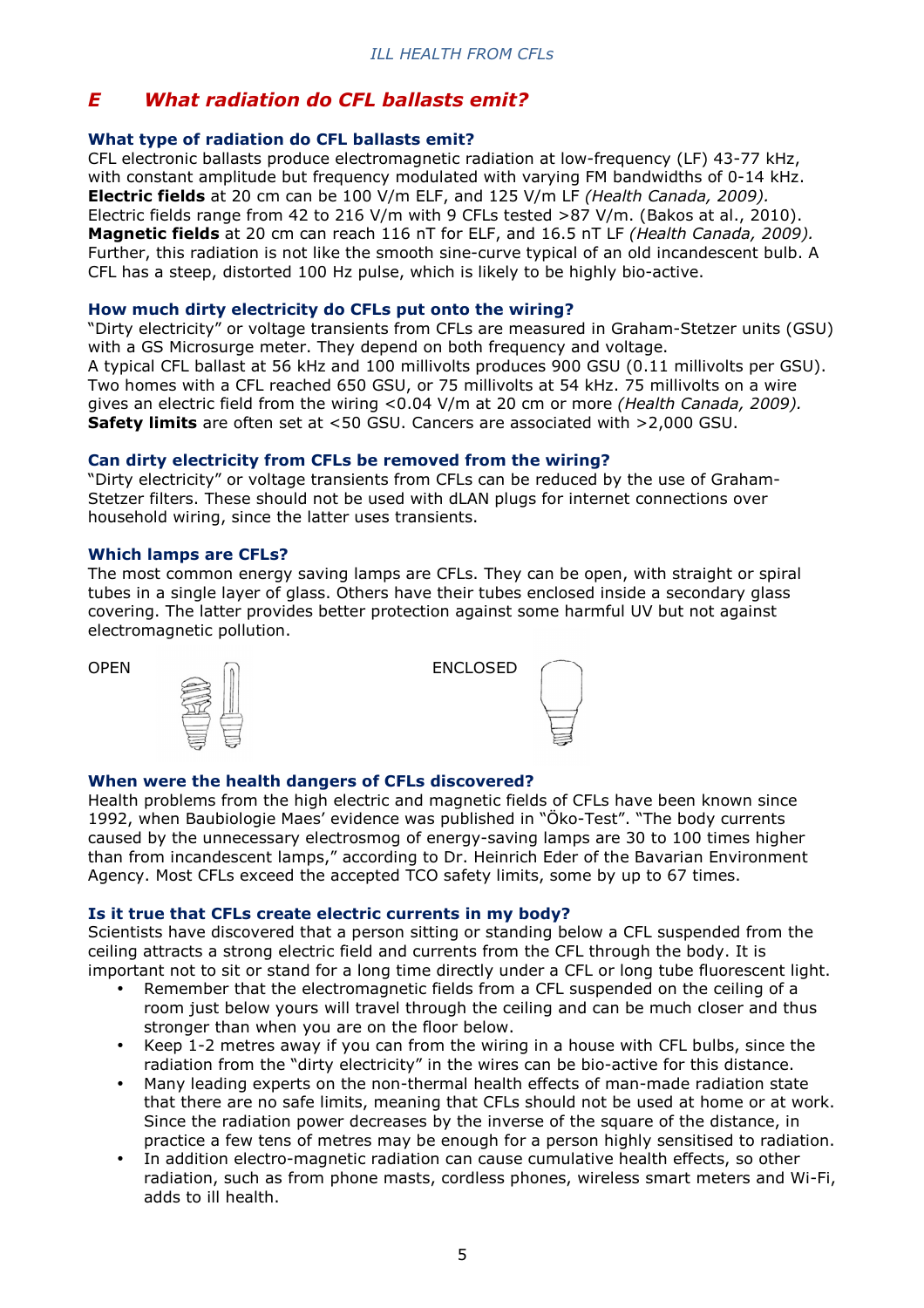# *F Why are "non-thermal" and "heating" limits so different?*

# **Is ill health from CFLs caused by "non-thermal" or "heating" effects?**

Radiation from CFLs is far below "heating" levels. CFLs cause illness by "non-thermal" effects.

# **How do CFLs compare with "non-thermal" and "heating" safety limits?**

# **(a) Electric fields** (mV/m)

| Location                | <b>Electric fields</b> | <b>Nature</b>        | <b>Non-thermal limit</b> | "Heating" limit     |  |
|-------------------------|------------------------|----------------------|--------------------------|---------------------|--|
| <b>Near transmitter</b> | mV/m                   | mV/m                 | mV/m                     | mV/m                |  |
| ELF, VLF,               |                        |                      |                          |                     |  |
| <b>LOW FREQUENCY</b>    |                        |                      |                          |                     |  |
| typical CFL             | 87,000 (87 V/m)        | 0.1(0.0001V/m)       | 300 (0.3 V/m)            | 87,000 (87 V/m)     |  |
| <b>RADIO FREQUENCY</b>  |                        |                      |                          |                     |  |
| Wi-Fi router            | 6,000(6.0 V/m)         |                      |                          |                     |  |
| Wi-Fi laptop            | 1,000(1.0 V/m)         | $0.02$ (0.00002 V/m) | 194 $(0.19 V/m)$         | $*61,000(61.0 V/m)$ |  |
| phone mast              | 900(0.9 V/m)           |                      |                          |                     |  |

\*1,925,000 (1,925 V/m) peaks allowed

# **(b) Voltage/radio transients "dirty electricity" density from the wiring**

| Location                                                    | <b>CFL</b> | Electric<br>potential | <b>Electric</b><br>field | <b>Nature</b> | <b>Conscious</b><br>symptom<br>threshold | <b>Biolog-</b><br><b>ical</b><br>$limit*$ | <b>MS</b>  | <b>Cancer</b><br>risk<br>increa<br>sed by<br>13%<br>after 1<br>$year**$ |
|-------------------------------------------------------------|------------|-----------------------|--------------------------|---------------|------------------------------------------|-------------------------------------------|------------|-------------------------------------------------------------------------|
| near transmitter                                            | GSU        | mV                    | V/m                      | <b>GSU</b>    | <b>GSU</b>                               | <b>GSU</b>                                | <b>GSU</b> | <b>GSU</b>                                                              |
| Wiring near a CFL,<br><b>Ballast frequency</b><br>of 56 kHz | 900        | 100                   |                          | 0             | $17 - 40$                                | 50                                        | 580        | 1,000                                                                   |
| Wiring near a CFL,<br>at 54 kHz                             | 650        | 75                    | 0.04<br>at 20 cm         |               |                                          |                                           |            |                                                                         |

\* *Kazakhstan* \*\* see: Fisher D (2011) *Dirty Electricity and Electromagnetic Radiation*.

# **Can I trust UK government advice on ill health from CFLs?**

The UK government's Health Protection Agency claims that the only effect of radiation like CFLs is "thermal" or heating, like a microwave oven. The HPA also claims for similar radiation that there is "no consistent evidence" ("no evidence" until 2008) of ill health in the "general" population. In contrast, Russia accepted ill health at "non-thermal" levels in 1958 and set much lower safety limits than the UK, while many medical procedures now use "non-thermal" radiation. "Non-thermal" ill health appeared in radio and radar workers in the 1930s, but has now spread into the general population. The US National Academy of Sciences' NRC accepted "non-thermal" effects in 1986. The UK Stewart report of 2000 advised that no child should use a mobile phone except in an emergency. CFLs radiation is similar; Denis Henshaw, emeritus professor of Human Radiation Effects at Bristol University, says the UK government is "poorly advised".

# **What do other countries advise on CFLs and similar "non-thermal" radiation?**

Many countries are not making energy saving bulbs like CFLs compulsory or banning traditional or energy-efficient incandescent bulbs.

Many organisations regard the UK's "heating" limits as obsolete and call for "non-thermal" limits: the International Commission for Electromagnetic Safety, the EU Environmental Agency, the EU Parliament, and the Council of Europe.

### **What do other authorities think about "non-thermal" radiation from CFLs?**

The World Health Organisation's IARC classifies ELF and RF radiation from CFLs as a 2B possible carcinogen.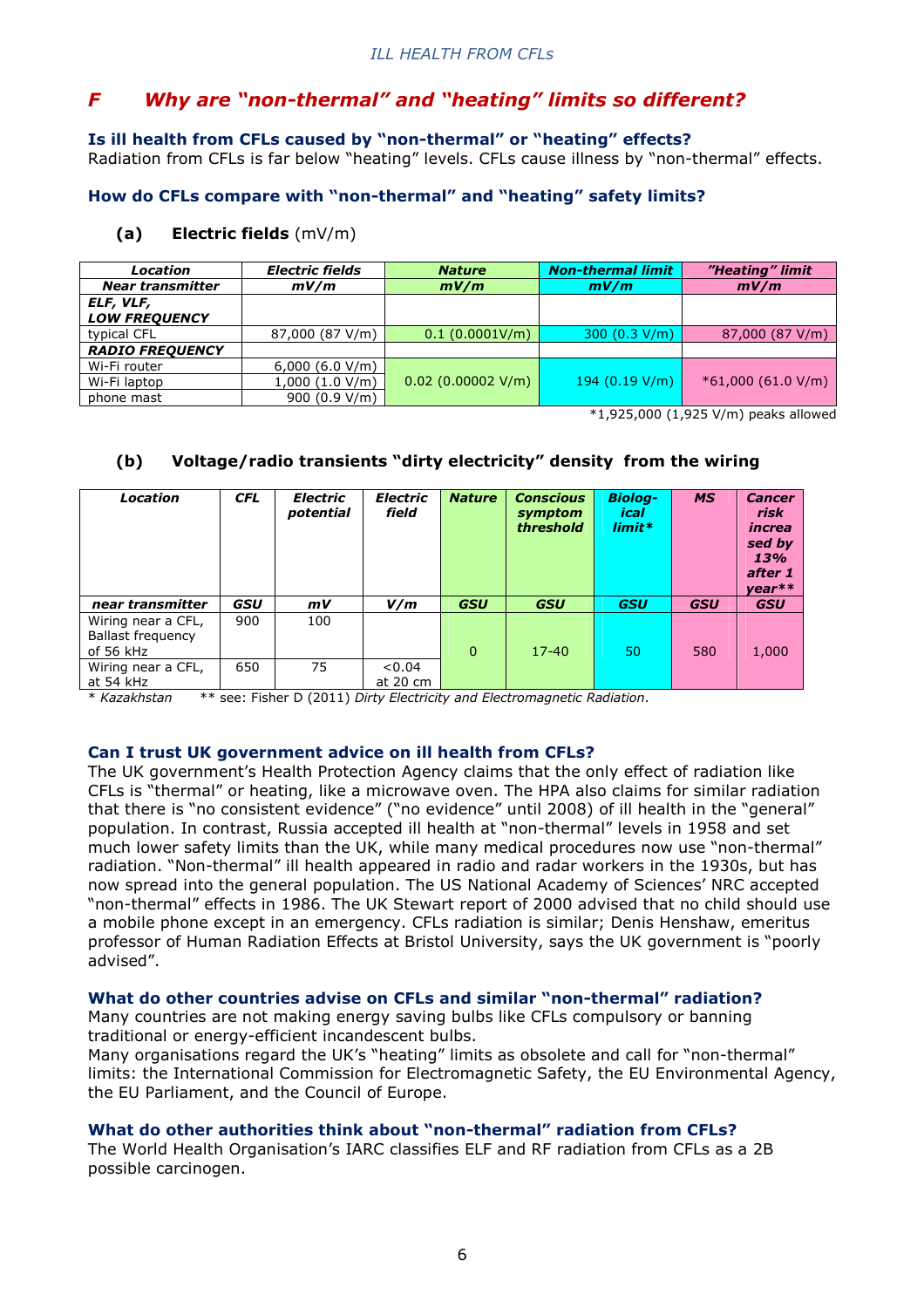#### **Can the electromagnetic radiation from CFLs be called 'safe' according to the World Health Organisation?**

No. The World Health Organisation's IARC classifies radiation from CFLs as a 2B possible carcinogen. This applies to the EMR both directly from the CFL and from the transients on the wiring. If it were considered safe, it would be a class 4: 'probably not carcinogenic to humans'.

### **Can electromagnetic radiation, such as from CFLs, be 'safe' according to scientists?**

No. Scientific certainty of 'safe' would depend on the five-sigma test or 99.999% certainty, based on mathematical assessment of the statistical evidence of harm. There are so many studies showing harm, certainty of calling such radiation 'safe' is not possible.

#### **Can the electromagnetic radiation from CFLs be called 'safe' legally?**

No. Legal certainty of 'safe' requires 'beyond reasonable doubt'. There are so many studies showing harm, it is now impossible to claim EMR is 'safe' 'beyond reasonable doubt'.

**Is consent required before experimental exposure to EMR, as from CFLs?**  Yes. It would be illegal to conduct a study involving exposing humans long-term to a possible carcinogen without containing their consent, or the consent of their parent/guardian, even if the study were approved by a scientific ethics committee.

### **Should there be health warnings about the electromagnetic radiation from CFLs?**  Yes. Some countries are introducing health warnings for mobile phones. CFLs produce similar

types of radiation. Some scientists think the lower frequencies from CFLs are more bio-active.

### **Should there be health warnings about CFLs' "dirty electricity" on home wiring?**  Yes. This health danger was first publicised in 2008 in the USA.

# **What do international experts say about the health problems of "dirty electricity"?**

The international Seletun Scientific panel of 2010 recommends all countries should adopt electrical code requirements to disallow conduction of voltage transients back into electrical wiring systems. In particular it recommends that all new electronic devices, including CFLs, should have filters to block voltage transients from going back onto electrical wiring systems.

#### **What do international experts think about the UK government 's high heating limits?**

The international Seletun Scientific panel in 2010 stated that present guidelines, such as ICNIRP, are outdated and are not adequate to protect humans from harmful effects of chronic EMF exposure. It stated that there is sufficient scientific evidence and public health concern for action, based on increased risk for cancer, adverse fertility and reproductive outcomes, immune disruption, neurological diseases, and impairment of cognition, behaviour, performance, mood status, and disruption of sleep.

# **What do international experts think about the UK government's failure to provide limits suitable for children, pregnant women and the elderly?**

The international Seletun Scientific panel in 2010 stated that even their new biological guidelines do not yet take into account sensitive populations (EHS, immune-compromised, the fetus, developing children, the elderly, people on medications, etc). The Scientific Panel acknowledges that even new biologically-based public exposure standards are still a billion times higher than natural EMF levels at which all life evolved.

#### **How relevant are SAR data from mobile phones to CFLs radiation?**

The Specific Absorption Rate for mobile phones has two serious limitations.

- (a) SAR is designed to prevent heating. For CFLs the danger is from "non-thermal" biological effects. This needs to be set at a much lower safety level.
- (b) SAR is particularly designed to prevent heating in the head. For CFLs the danger is from "whole body" exposure. This should be set at a lower safety level.

#### **Is the UK government more interested in helping CFL manufacturers than my health?**

Some people note that governments often put tax revenue and industry's interests before health. Others note the total cost of cancers and illnesses linked to EMFs is growing rapidly.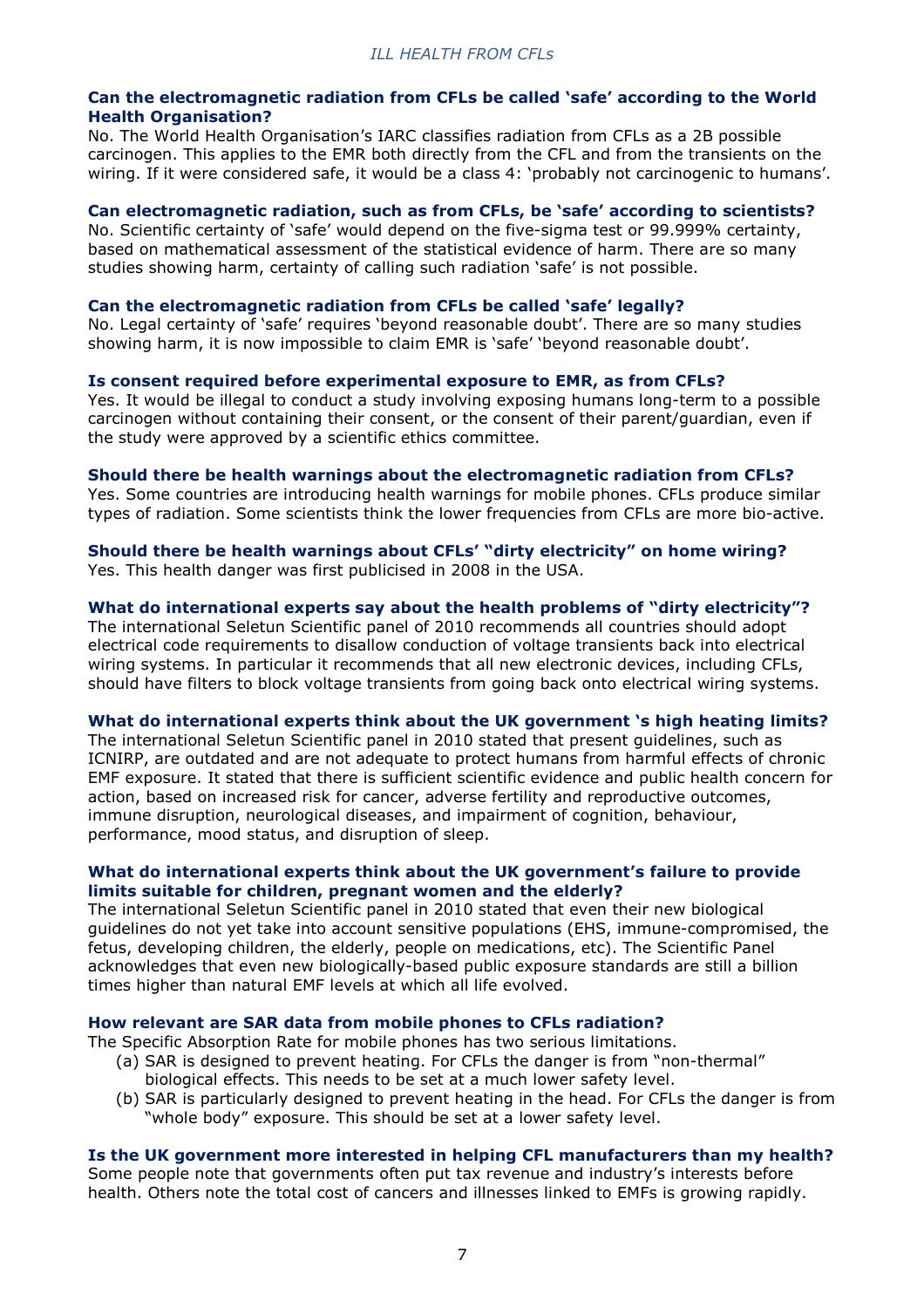# *G Do people made ill by CFLs have any human rights?*

#### **How do I cope with CFLs in shopping centres, hospitals, schools and libraries?**

Electro-hyper-sensitivity is a functional disability. Under the UK Equality Act of 2010 public places are required to make reasonable adjustments for disabled people.

#### **How do I cope with CFLs at work?**

Electro-hyper-sensitivity is a functional disability. The UK Equality Act of 2010 requires employers to make reasonable adjustments. Employers also have a duty of care. Trade Unions expect employers not to use Class 2B carcinogens like electromagnetic fields from CFLs and on the wiring when other means are available.

#### **Does the UK government grant disability pensions to people prevented from working by CFLs and similar radiation?**

Not yet. Other countries already allow disability rights and pensions, including Canada, France, Spain, Sweden, and the USA. The UK is behind many other countries in this respect.

# **Does use of CFLs radiation require a risk assessment?**

Electromagnetic radiation, such as that from CFLs and on the wiring, is not pre-empted by UK law. Each person or organisation, therefore, using CFLs should undertake their own Health and Safety risk assessment based on current international medical studies. It appears from legal cases in the EU that it is not sufficient simply to rely on external agencies and industry-backed "heating" groups like ICNIRP. These may not be up-to-date in their assessments and they may not allow for sub-groups of the population which are known to be affected by such radiation.

# **Can CFL radiation be insured against claims for ill health?**

Many insurers now refuse to underwrite electromagnetic radiation claims because of the established evidence for non-thermal harm.

# **Should the polluter pay for harm from CFLs?**

Under the Rio Declaration, principle 16, the polluter should pay for environmental damage.

#### **What are our basic Human Health Rights as regards to ill health from CFLs?**

- 1. The right to homeostasis in our own bodies.
- 2. The right to normal central nervous system function.
- 3. The right to natural environmental cues which synchronise our circadian rhythms.
- 4. The right to sleep.
- 5. The right to heal.
- 6. The right to hear.
- 7. The right to reproduce.
- 8. The right to learn and retain memories.
- 9. The right to an intact genome.

If one of these rights is at risk from involuntary CFLs exposure, it is a breach of human health rights and the CFLs should be halted.

#### **Which articles of the United Nations' Universal Declaration of Human Rights could apply to people made ill by CFLs?**

3: "Everyone has the right to … security of person."

5: "No one shall be subjected to … degrading treatment."

21. "Everyone has the right of equal access to public service in his country."

23. "Everyone has the right to work, to … favourable conditions of work."

25. "Everyone has the right to a standard of living adequate for the health and well-being of himself and of his family, including housing."

27: "Everyone has the right freely to participate in the cultural life of the community."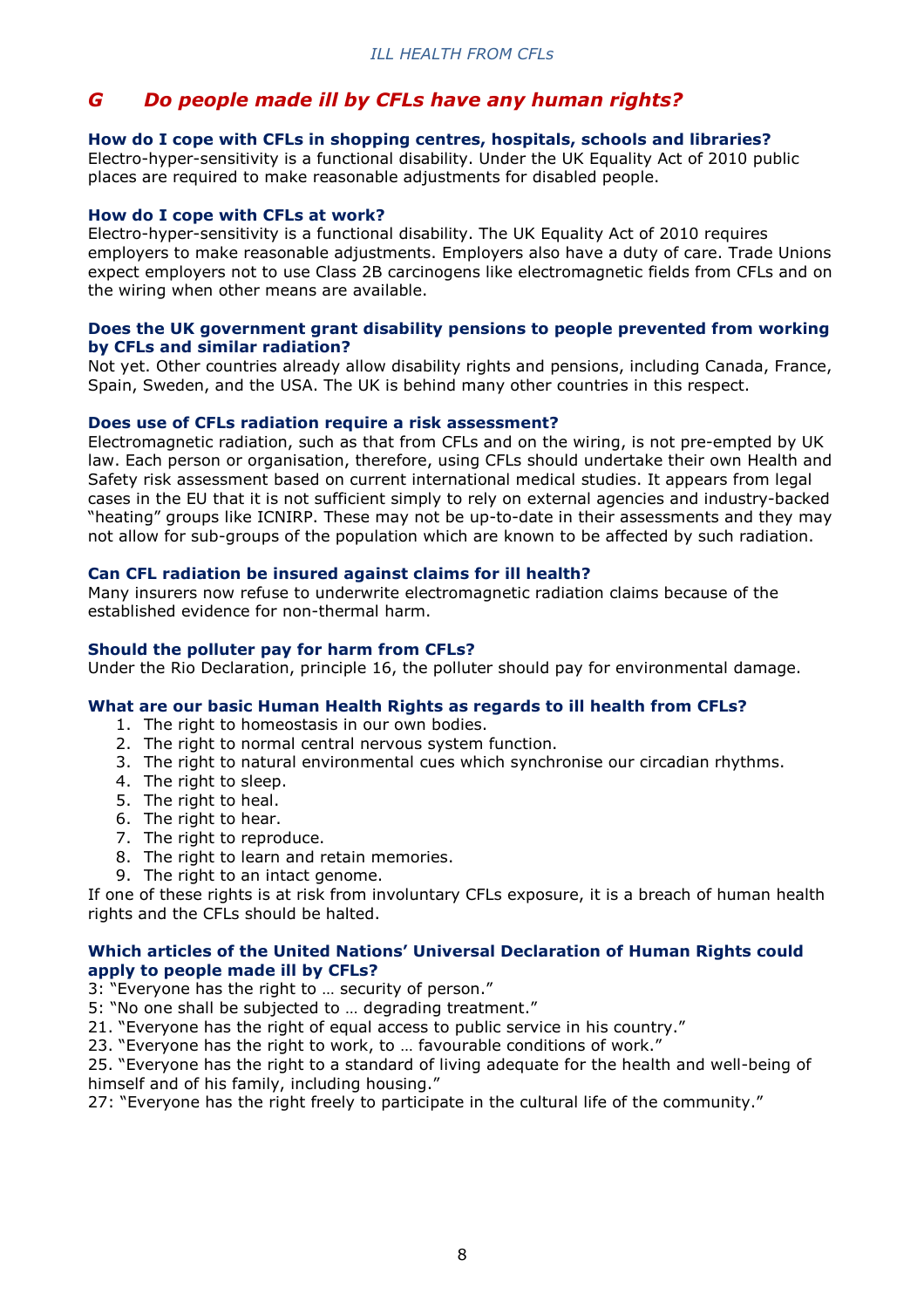# *H Where can I find out more about ill health from CFLs?*

The following series of TV reports gives a useful overview of health dangers from CFLs.

*Videos on the health dangers of* CFLs*:* 

- Vuchnich A, 16:9: (2010) "Dirty truth about CFL Bulbs" Part 1 of 3 www.youtube.com/watch?v=4x6LNTdMVaU
- Vuchnich A, 16:9: (2010) "Dirty truth about CFL Bulbs" Part 2 of 3 www.youtube.com/watch?v=QFmO\_2RoTgY
- Vuchnich A, 16:9: (2010) "Dirty truth about CFL Bulbs" Part 3 of 3 www.youtube.com/watch?v=lAITXR22YYQ
- Vuchnich A, 16:9 (2011) "Report on CFLs, 1 of 2" www.youtube.com/watch?v=Iw\_eOlPHFTI
- Vuchnich A, 16:9 (2011) "Report on CFLs, 2 of 2" www.youtube.com/watch?v=7s-evZg4Hr0
- King5 TV News (2008) "Health Effects: Compact Fluorescent Bulbs" www.youtube.com/watch?v=upmLJM2VTlM&feature=endscreen&NR=1
- Anon. (2010) "The Dangers of Compact Fluorescent Light Bulbs" www.youtube.com/watch?v=LYKobhX2X5A&feature=related
- http://www.youtube.com/watch?v=4x6LNTdMVaU

# *Reports on the health dangers of CFLs:*

- Goldsworthy A (2008) "Compact Fluorescent Lamps (CFLs) What you need to know about low energy lighting" www.cflimpact.com/wp-content/uploads/drgoldsworthy.pdf
- Havas M (2008) "Health Concerns associated with Energy Efficient Lighting and their Electromagnetic Emissions" www.electricalpollution.com/documents/08\_Havas\_CFL\_SCENIHR.pdf
- h.e.s.e. (2009) "Factsheet: the three main health risks associated with energy saving lamps (CFLs)" www.hese-project.org/hese-uk/en/issues/cfl\_factsheet\_2009.pdf
- h.e.s.e. (2009) "Artificial Light in the Environment: Human Health Effects" www.hese-project.org/hese-uk/en/issues/cfl.php
- Maes W (2009) "In the Cold Light of Day: Energy-Saving Lamps", *Wohnung+Gesundeit* ("Home and Health"), Baubiologie Maes (Building Biology Standard), Special Supplement, Issue 133 (trans. Gustavs K). www.buildingbiology.ca/pdf/2009cflights.pdf
- Nadakuduti J, Douglas M, Capstick M, Kuhn S, Benkler S, Kuster N (2010) "Assessment of EM Exposure of Energy-Saving Bulbs & Possible Mitigation Strategies" (Swiss study) www.news-service.admin.ch/NSBSubscriber/message/attachments/18707.pdf
- Federal Office of Public Health (2010) "Fact Sheet: Energy-saving lamps" Swiss Confederation www.news.admin.ch/NSBSubscriber/message/attachments/18709.pdf
- Daily Telegraph (31<sup>st</sup> August 2009) "Phasing out 100W lightbulbs 'could damage health of Britons'" www.telegraph.co.uk/health/healthnews/6115182/Phasing-out-100W-lightbulbscould-damage-health-of-Britons.html

# *Reports on CFLs and Epilepsy*

- Epilepsy 360° (September 2008) "Energy-efficient lights a threat?" (Epilepsy Newsletter) www.magdahavas.com/wordpress/wp-content/uploads/2009/10/In-the-news-SEPT08.pdfup.pdf
- Macrae F (2008) "Low-energy light bulbs 'can trigger epilepsy'" (*Daily Mail*, 24th June 2008) www.dailymail.co.uk/sciencetech/article-464080/Low-energy-light-bulbs-triggerepilepsy.html

# *Reports on the Electric and Magnetic fields from CFLs:*

- EMF UK, CFLs (2009): www.emfuk.co.uk/CFL\_Table/CFL%20Table.html
- Bakos J et al. (2010) "Spot measurements of intermediate frequency electric fields in the vicinity of compact fluorescent lamps" *Radiat Prot Dosimetry* 142(2-4): 354-357. http://rpd.oxfordjournals.org/content/early/2010/10/05/rpd.ncq276.abstract
- Fisher D (2011) *Dirty Electricity and Electromagnetic Radiation: Understanding Electromagnetic Energy* (Joshua Books, Buddina, Queensland, Australia; ISBN 978 0 9808 744 9 5).